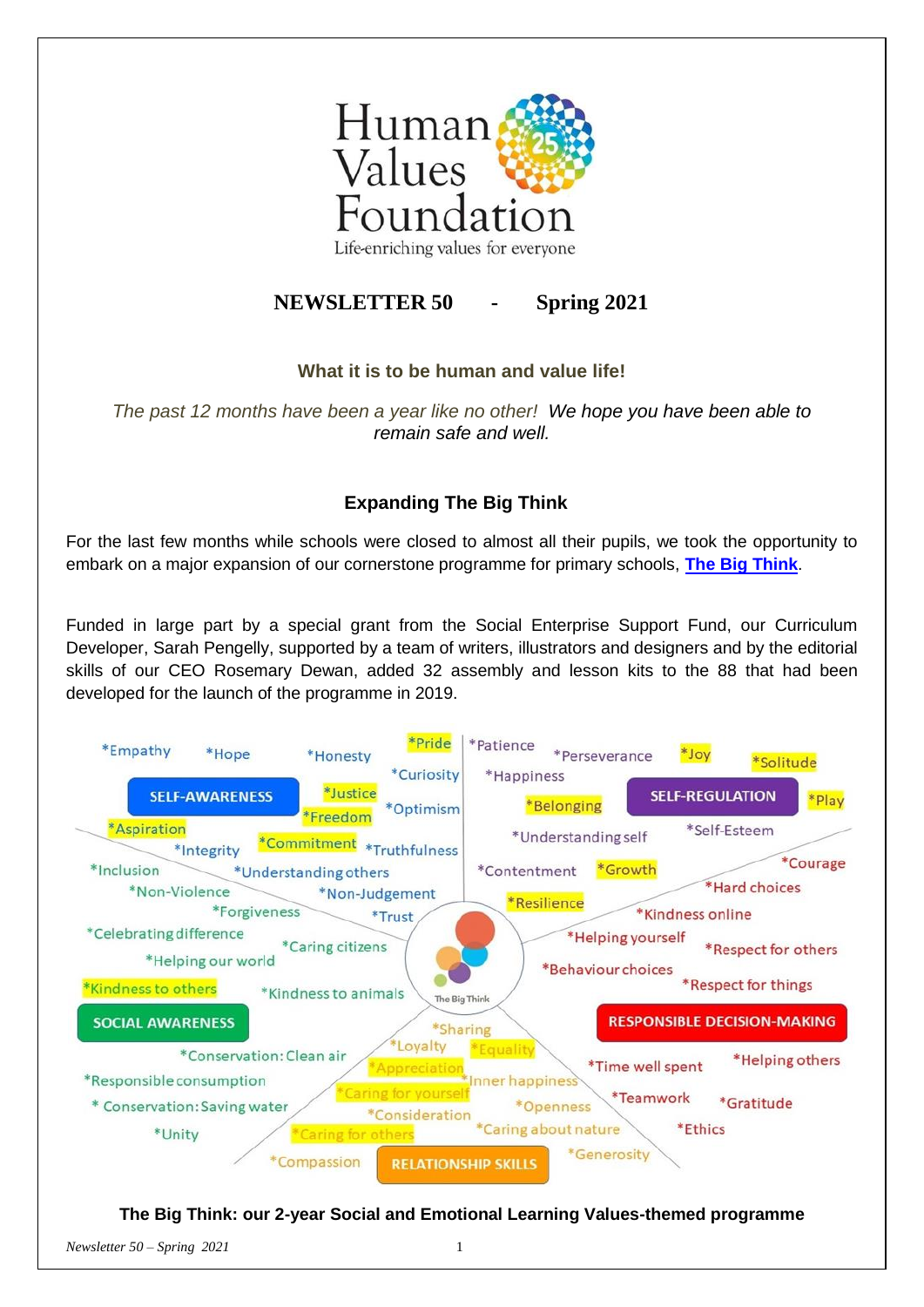These new resources were designed to meet the government's Relationships, Sex and Health Education (RSHE) requirements, which are now compulsory for all primary schools, as well as addressing the wider Personal, Social, Health and Economic (PSHE) education expectations and boosting children's overall wellbeing.

The Big Think therefore comprises 120 practical and innovative lesson kits, 60 for children aged 5 to 7 and a further 60 for those aged 7 to 11. This means that primary schools can use it as a comprehensive and ready-to-deliver 2-year rolling programme that will enable them to meet RSHE and PSHE obligations in creative and exciting ways, avoiding the dismal box-ticking that can so easily infest the statutory parts of the curriculum.

The recently added values-themed lesson kits are highlighted in the graphic above, which shows the breadth of the programme and how relevant it is for preparing young citizens for life in the modern world.

With schools fully back this Summer term, we will be enthusiastically talking to as many teachers as we can about the various advantages of adopting The Big Think as a vital and effective means for them to bring their schools back together and address their pupils' mental health and wellbeing, and their development as balanced, capable, responsible and caring citizens.

### **Compassion at Christmas**

**-------------------------------------------------------------------------------------------------------------------------------------------------**

In the run-up to Christmas we provided parents with a free digital pack called [Compassion At Christmas](https://www.the-big-think.org/compassion-at-christmas-pack) to help brighten conditions under lockdown, support home-schooling, and to raise some funds for the charity Feeding Britain.

Using many components from The Big Think lessons, there was a pack for families and one for teachers. Each had a song that had been specially commissioned, a story, one of our Silent Sitting tracks that promote relaxation, and some activities to generate thoughts about what people would be going through at Christmas time under the extraordinary pandemic conditions. With so many people experiencing food scarcity, we encouraged donations for this kit in support of Feeding Britain and are pleased to announce that this initiative raised over £900, providing of the order of 2,700 meals.



**-------------------------------------------------------------------------------------------------------------------------------------------------**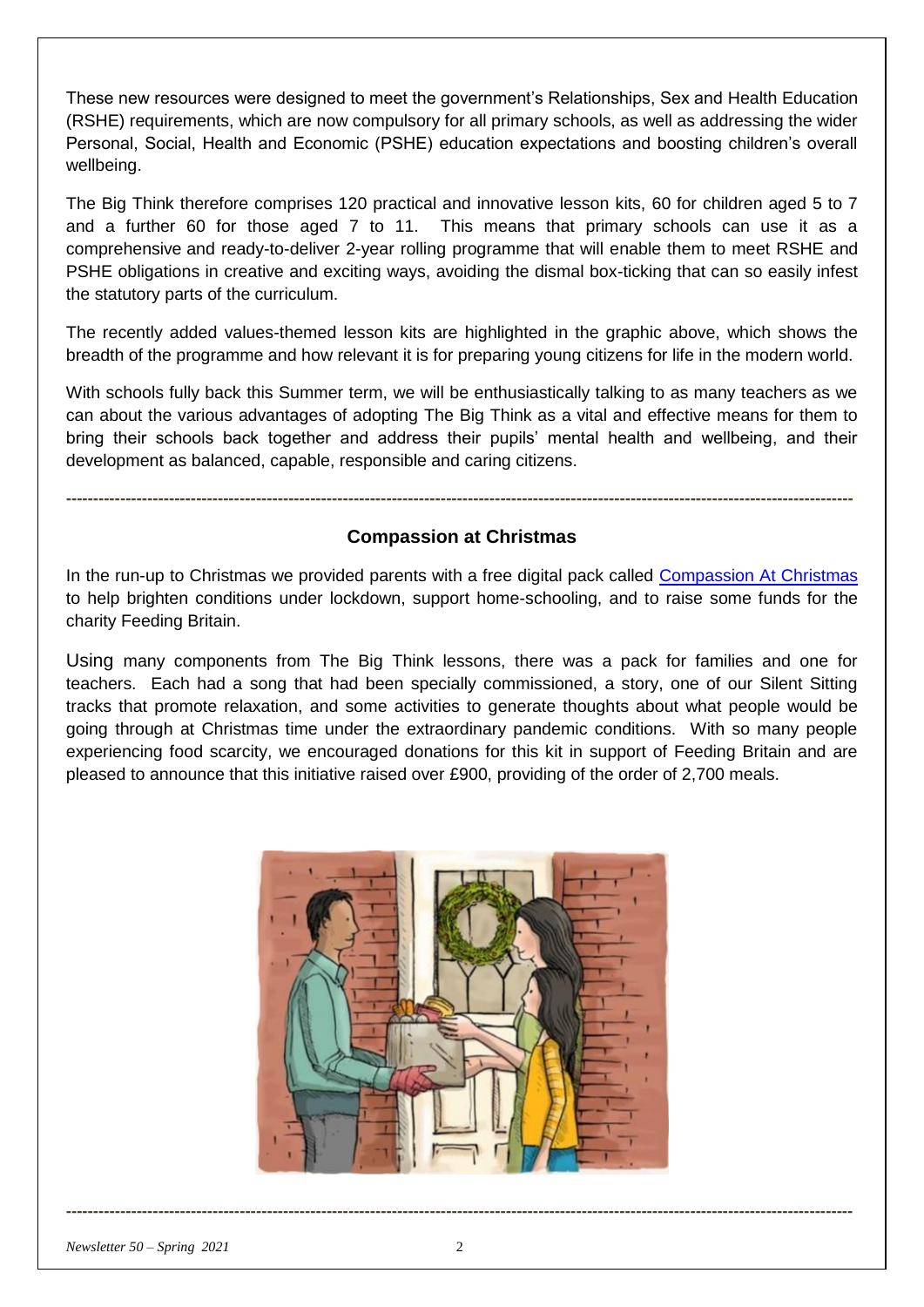### **Connecting Classrooms**

During the third national lockdown The Big Think team devised another helpful resource, [Connecting Classrooms.](https://www.the-big-think.org/learning-packs/connecting-classrooms-series-values-wellbeing) It has two sets of five lessons (one for ages 5 to 7 and another for ages 7 to 11) for online learning at home and together in the classroom. These 45 minute multi-media kits are specially designed to support the mental and emotional wellbeing of both primary schoolchildren and teachers during the epidemic. They offer teachers a simple digital format to help bring classmates together in a safe space to reconnect once a week and support the RSHE requirements.

As one teacher commented, *"We had a great response to the Connecting Classrooms sessions and children in KS1 (ages 5 to 7) particularly enjoyed being able to do the 'Silent Sitting' in the comfort of their own home!"*



#### **Financial support for our project that tackles social issues**

Last autumn, recognising how our work adds to the fabric of society, we were awarded a grant from the Social Enterprise Support Fund and distributed by UnLtd to advance education and skills development by expanding The Big Think. The 32 new modules and extra resources we produced have already begun to positively impact children's learning and competencies during the Covid-19 epidemic. Our thanks to National Lottery players for making these improvements possible.





#### **The Big Think programme promotes Social and Emotional Learning**

**-------------------------------------------------------------------------------------------------------------------------------------------------**

The coronavirus crisis has forced educators to wrestle with big questions about the current education system and its purpose. For some years, high levels of anxiety experienced by both teachers and pupils has been causing concern.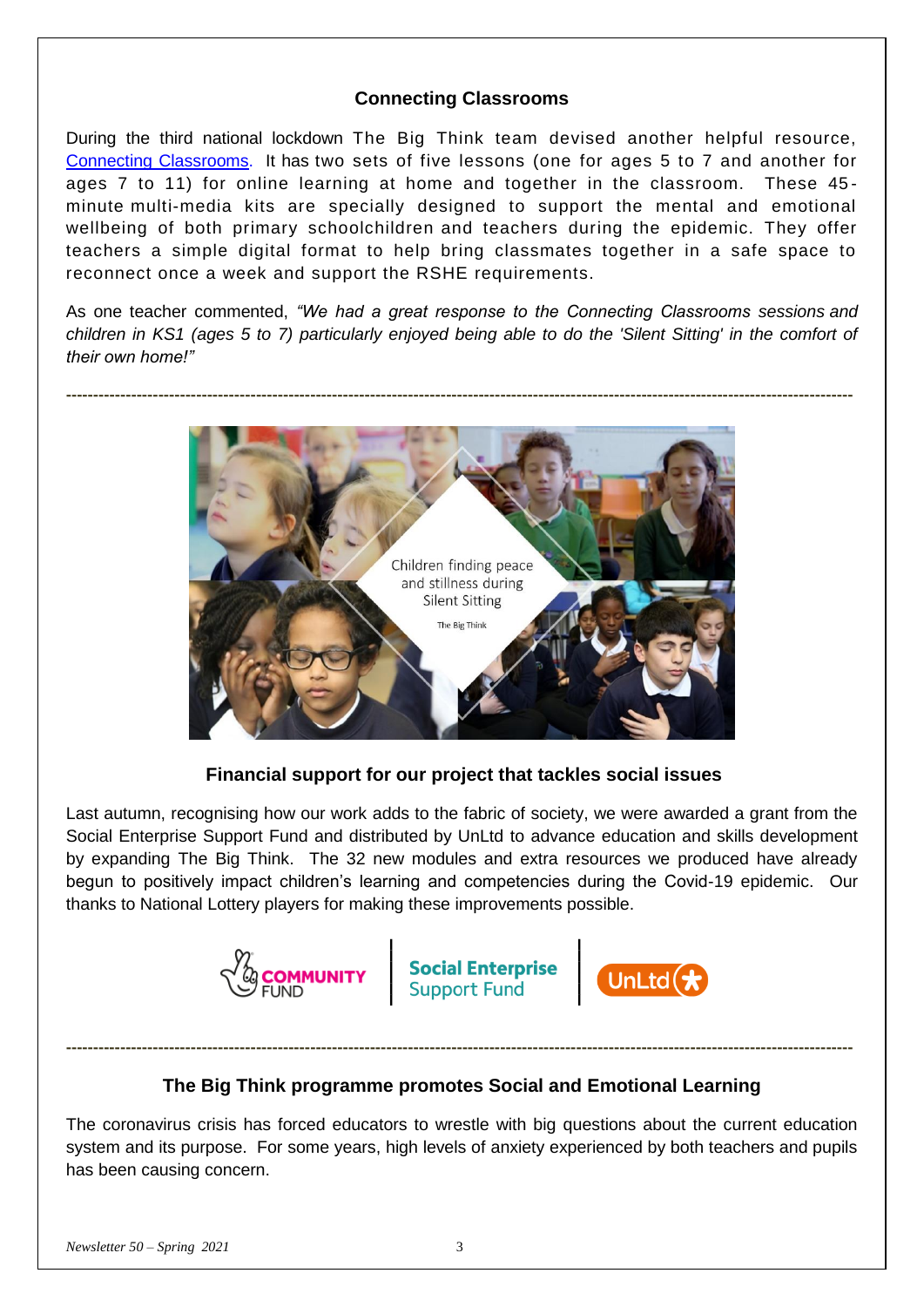A shift is beginning to take place to better balance what has become an intense focus on academic outcomes with Social and Emotional Learning (SEL) – one of the key features and benefits of The Big Think.



Indeed, schools in England must make provision for the mental, emotional and physical wellbeing of their pupils, as set out in the expectations for Personal Development under the Ofsted inspection guidance, and particularly:

- pupils' Spiritual, Moral, Social and Cultural (SMSC) development, and
- the mandatory Relationships, Sex and Health Education (RSHE) curriculum.

As the title suggests, **The Big Think** programme is thought-provoking, especially because of its dialogic approach that generates lively, high-quality discussions not only in classrooms but staffrooms too! The set of 120 ready-to-teach lesson kits enable schools to develop a well-structured plan to embed a systematic and integrated approach to SMSC, RSHE and the children's PSHE education. This task is often undertaken by PSHE Leads and delivered as a scheme of work with 3 strands: Relationships Education; Physical Health and Mental Wellbeing; and Living in the Wider World.

**-------------------------------------------------------------------------------------------------------------------------------------------------**

#### **New trustee: Lisa Whittlestone**

We are thrilled that Lisa joined our board of trustees early in January, bringing her long and extensive experience in both traditional and online marketing. This expertise will be invaluable to us as we address the challenges of bringing our relatively new values-based learning programme The Big Think to the attention of decision-makers at schools in what is likely to remain a very confusing and exacting time for them for many months to come.

For the last two years Lisa has been working on digital and eCommerce marketing for the major personal care multinational Kimberley-Clark, and before that gained a wealth of experience as a senior manager and marketing specialist in a variety of large and small commercial organisations across many sectors.



**-------------------------------------------------------------------------------------------------------------------------------------------------**